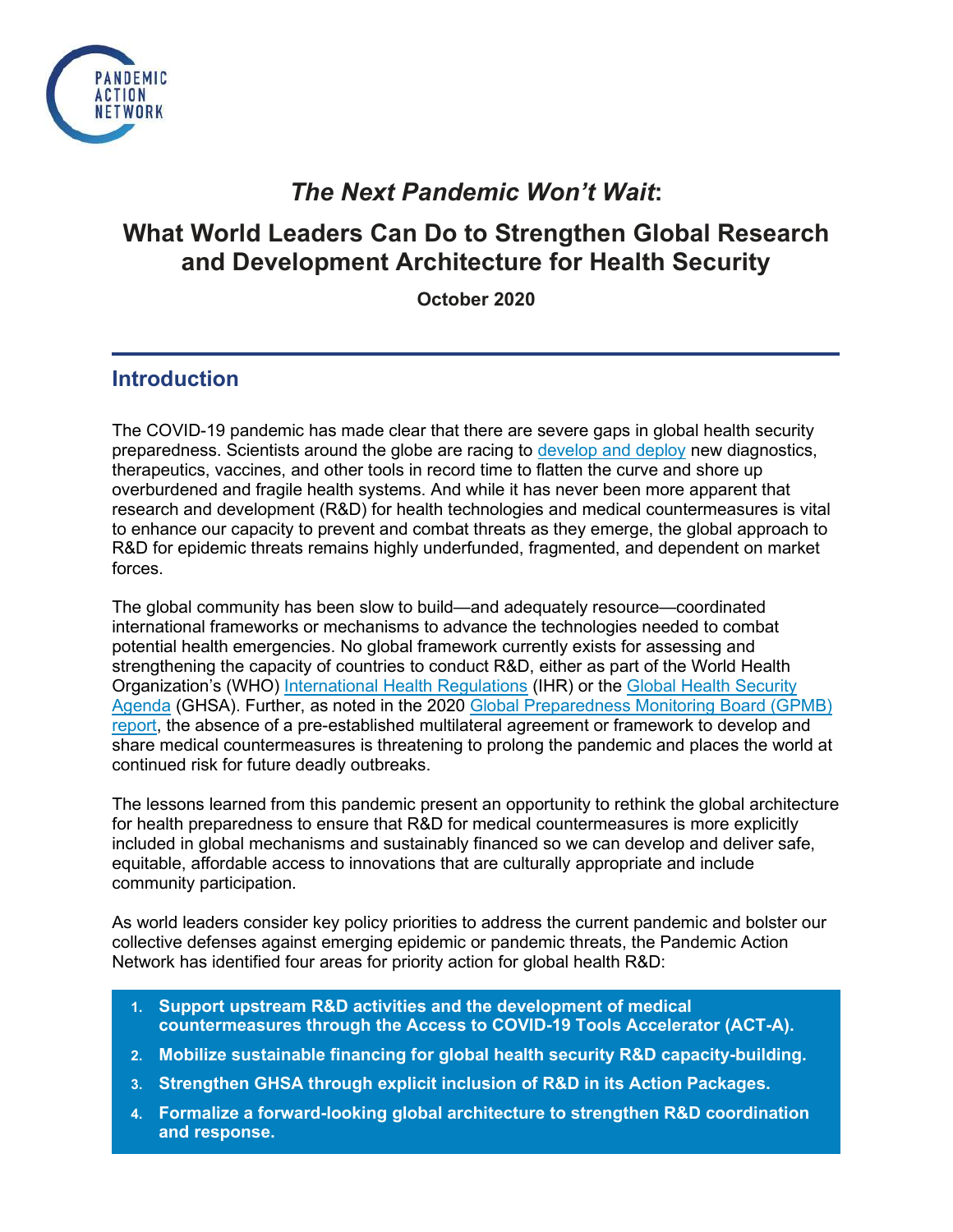

## **Overview of key challenges in R&D for global health security**

**There are few readily deployable therapies, diagnostics, or vaccines for epidemic-risk diseases, particularly for low-resource contexts.** 

Today, the [world is still without essential tools](https://www.ghtcoalition.org/pdf/R-D-for-Emerging-Infectious-Diseases.pdf) to combat many of the emerging and reemerging infectious diseases (EIDs) considered by the WHO most likely to cause widespread epidemics. Historically, the market potential for tools against EIDs has been too uncertain to drive commercial investment, and testing these products remains difficult—underscoring the need for strong government funding and well-coordinated and sustained international collaboration to drive development of these health technologies.

Even now, as unprecedented global investment in COVID-19 R&D is fueling a burgeoning pipeline of potential therapeutics, vaccines, and diagnostics, many of these tools present significant challenges for implementation in low- and middle-income countries (LMICs). For example, newly emerging antibody therapies must be administered intravenously in a hospital setting, while most of the advanced vaccine candidates now being tested in clinical trials are expected to require more than one dose and either consistent freezing or refrigeration, all barriers to achieving widespread distribution and access in low-resource settings. The need for suitable, adaptable tools for low-resource settings is not unique to COVID-19, but is a persistent challenge in product development for global health security that requires greater attention at the upstream R&D stage.

#### **There is a lack of sustainable funding mechanisms for global health security R&D.**

[Funding for product development for epidemic-risk diseases has largely been subject to boom](https://s3-ap-southeast-2.amazonaws.com/policy-cures-website-assets/app/uploads/2020/09/16021708/EID20_Report_Web_1_FINAL.pdf)  [and bust cycles, driven by influxes of funding during crises and receding once the emergency](https://s3-ap-southeast-2.amazonaws.com/policy-cures-website-assets/app/uploads/2020/09/16021708/EID20_Report_Web_1_FINAL.pdf)  [subsides.](https://s3-ap-southeast-2.amazonaws.com/policy-cures-website-assets/app/uploads/2020/09/16021708/EID20_Report_Web_1_FINAL.pdf) These resources often come from a small group of donor countries, primarily through overseas development assistance (ODA) budgets vulnerable to political and economic swings. To date, this financing has not been at the scale or delivered within the timeframe necessary to accelerate R&D and guarantee maximum global access.

Likewise, funding for R&D capacity-building activities, such as strengthening laboratory, clinical trial, and quality-assured manufacturing capacity, has also come from a very limited pool of donors, primarily through bilateral aid programs. While International Financial Institutions (IFIs), including the World Bank and International Monetary Fund (IMF), could provide a new and more sustainable financing source, these institutions have historically been unable to finance the development of medical countermeasures and research capacity because of their internal structures and mandates. Much like traditional defense, health security R&D is a long game; it requires continual investment and enhancement in surveillance, readiness, and training, year in and year out.

#### **There is no global framework for R&D capacity-building.**

No global framework currently exists for assessing and strengthening the capacity of countries to develop, approve, manufacture, and deploy vaccines, therapeutics, diagnostics, and other medical countermeasures. This is not included as part of the WHO's [IHR,](https://www.who.int/health-topics/international-health-regulations) the [Joint External](https://www.who.int/ihr/procedures/joint-external-evaluations/en/)  [Evaluations](https://www.who.int/ihr/procedures/joint-external-evaluations/en/) (JEEs), or the [GHSA 2024 Framework and Action Packages.](https://ghsagenda.org/wp-content/uploads/2020/06/ghsa2024-framework.pdf) In the absence of an agreed-upon global framework for R&D capacity strengthening, donors and implementing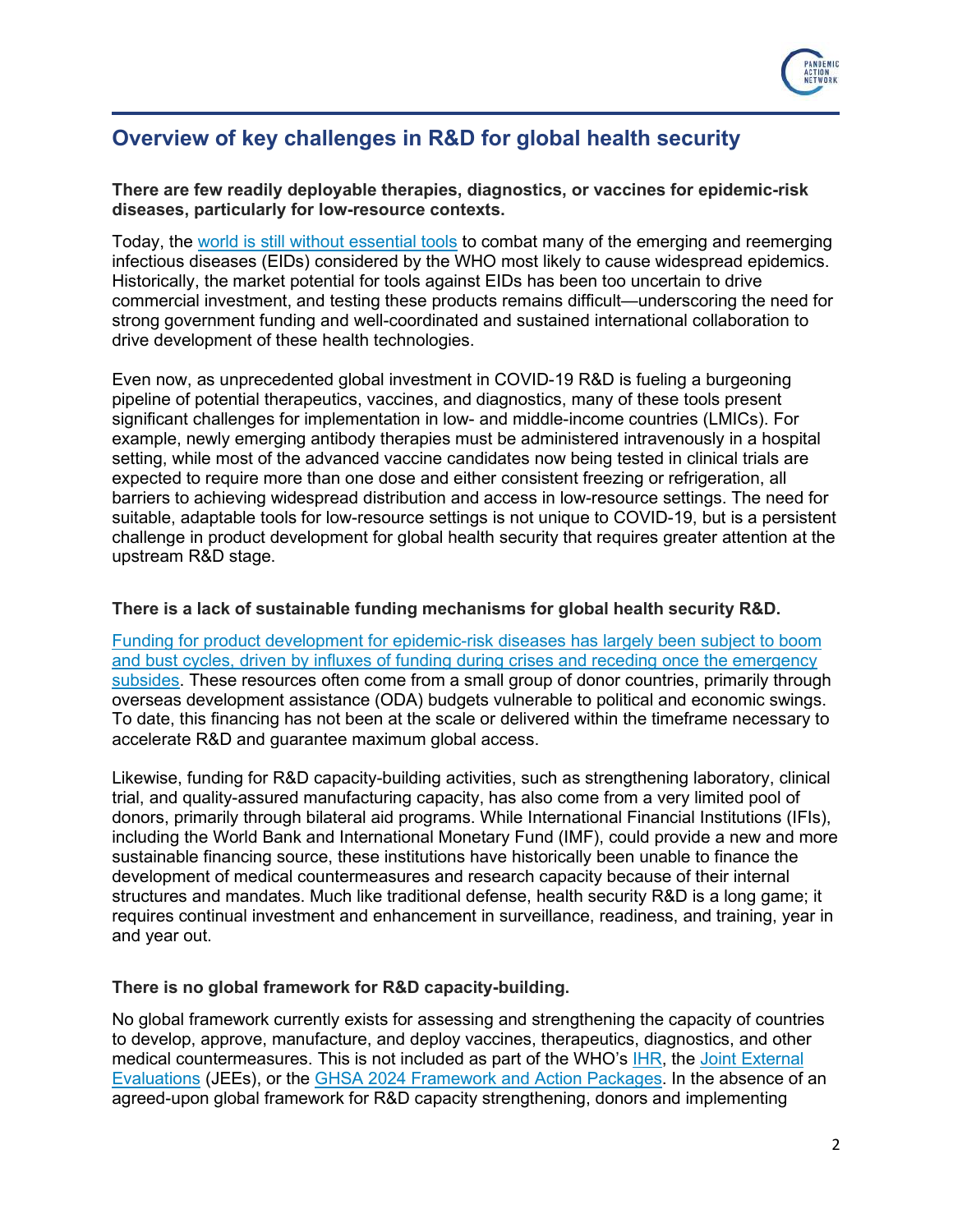

countries have been slow to prioritize and mobilize this work that is essential to strengthening epidemic preparedness and laying the groundwork for equitable, affordable, ready, and safe access to lifesaving tools.

With the COVID-19 pandemic, this lack of a global R&D framework has led to a zero-sum approach by high-income countries to securing vaccines and medical products for their own citizens. Bidding wars for reagents, personal protective equipment, and other vital tools, coupled with a lack of manufacturing capacity in certain regions, led to many lower-income countries being unable to secure the health technologies they needed in the early days of the pandemic, and shortages continue to hamper effective response efforts. Voluntary initiatives like the [Developing Countries Vaccine Manufacturers Network,](https://www.dcvmn.org/) an alliance of vaccine manufacturers from developing countries that aims to make a consistent supply of high quality, accessible vaccines, represent a welcome step in strengthening manufacturing capacity in LMICs, but more substantial efforts are needed. While not every country needs a full suite of R&D capabilities—such as advanced laboratories, clinical trials infrastructure, and quality-assured manufacturing—for the full spectrum of technology needs, including vaccines, diagnostics, therapeutics, and other technologies like personal protective equipment and oxygen therapies, **the global community must ensure that every country has a plan and pathway to gain access to these tools at an affordable price when needed**.

#### **There is poor coordination of research across countries.**

While humanity's reliance on scientific innovation has never been greater, the global approach to R&D for epidemic-risk diseases remains highly fragmented and uncoordinated. This has led to missed opportunities to align R&D efforts at the regional and global level to improve early outbreak detection and inform public health policies, as well as generate shared learnings to enhance knowledge on best clinical practice of different interventions and therapies. For example, the UK Randomised Evaluation of COVID-19 Therapy (RECOVERY) Trial, a largescale trial comparing standard of care to six potential repurposed treatments for COVID-19, could have been scaled much earlier to be an international trial platform.

While in recent years, notable progress has been made in improving global coordination of R&D through the 2016 launch of the WHO's R&D Blueprint, and, in the midst of the COVID-19 pandemic, through the establishment of the Solidarity Trial and the ACT-A, this latter progress is both limited and fragile. These mechanisms have been temporarily stood up solely for COVID-19 and are being funded through emergency resource mobilization, dependent on timeconsuming and unpredictable [international donor appeals.](https://www.who.int/publications/i/item/an-economic-investment-case-financing-requirements)

The world simply can't wait for the current pandemic to subside to establish more forwardlooking, sustainable mechanisms to coordinate and support the full range and scope of R&D needed to confront potential health threats.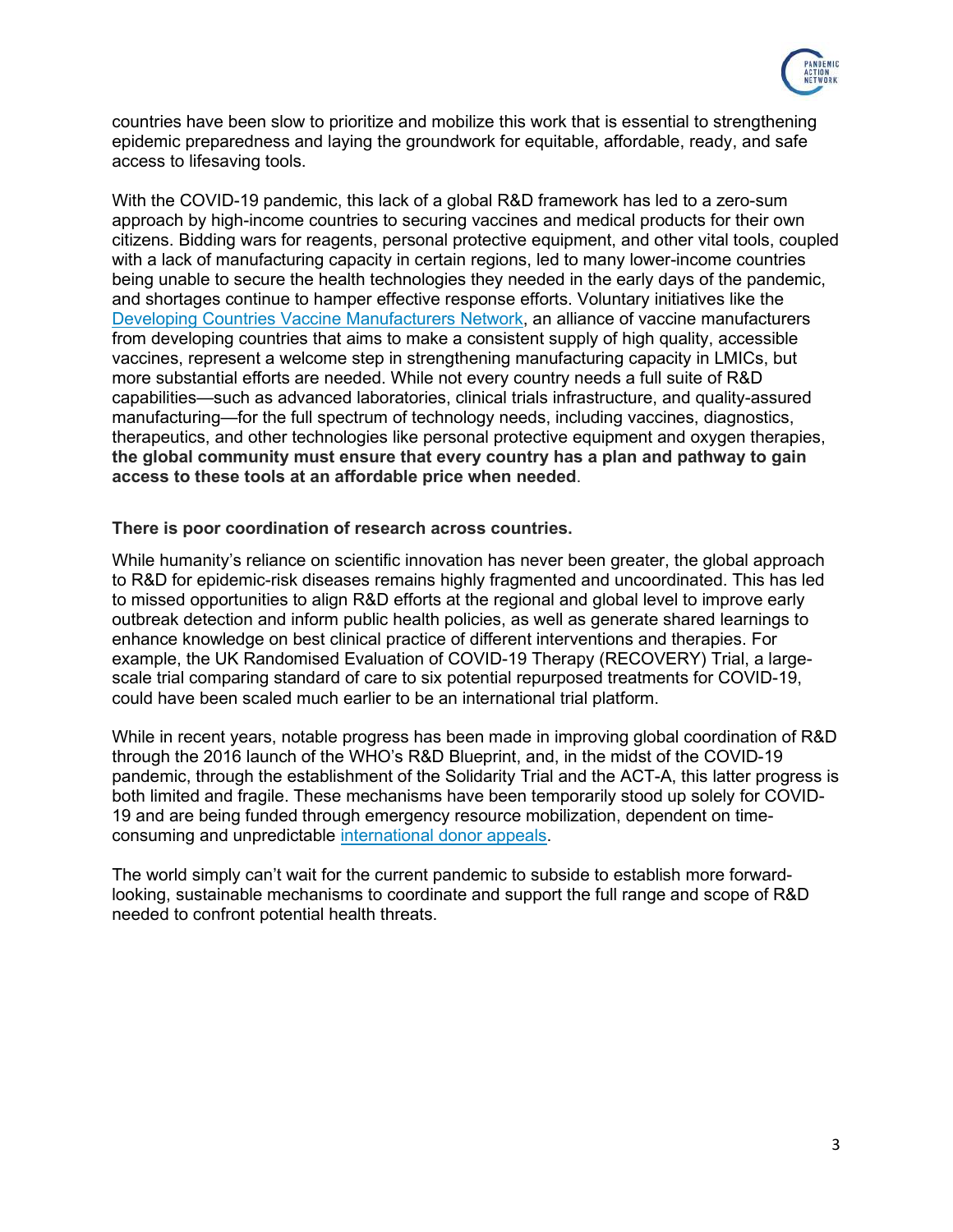

### **An agenda for international action**

- **1. Support upstream R&D activities and development of medical countermeasures through the ACT-A.**
	- o **Fully fund the US\$38 billion the ACT-A needs by March 2021 to advance product development and manufacturing.** Only a small fraction of that money has been raised thus far, so a major resource mobilization push will be needed to meet the investment needs required by the ACT-A's R&D mechanisms – the Coalition for Epidemic Preparedness Innovations (CEPI), Foundation for Innovative New Diagnostics (FIND), and the Therapeutics Accelerator.
	- o **Ensure robust global participation and representation, including that of the Global South, in ACT-A governance and research mechanisms.** For the ACT-A to be successful, it must be approached as a truly global endeavor. To ensure products are safe, effective, and globally accessible for diverse populations, it is important that LMICs are included in the Solidarity Trial and other clinical trials for COVID-19 products, and that diverse LMIC stakeholders are represented in the ACT-A's governance and decision-making processes.
	- o **Act now to reduce anticipated barriers to equitable product access, including the adaptability of tools for low-resource settings, data sharing, and manufacturing.**  Product development processes should from the outset reflect the perspectives and needs of end users and decision makers in LMICs to ensure resulting products are appropriate or adaptable for use in low-resource settings. Decision-makers must also ensure robust global data sharing of clinical trial results to accelerate scientific progress, as well as build in technology transfer mechanisms and strengthen regional manufacturing and distribution capacity to scale production to meet global demand.
	- o **Conduct an intra-action review of the ACT-A to capture lessons learned to strengthen preparedness against future health threats.** As we gain more experience, ACT-A partners and the WHO should commission an independent analysis of ACT-A efforts in real time to assess what worked well, what didn't, and what kind of global mechanisms are needed moving forward to accelerate R&D to better prepare for and respond to the current pandemic and future health emergencies.
- **2. Mobilize sustainable financing for global health security R&D capacity-building.**
	- o **Leverage the World Bank's Health Emergencies Preparedness and Response Multi-Donor Fund (HEPRF) to finance select short-term R&D capacity-building programs for COVID-19.** This includes rapidly increasing regional diagnostics manufacturing capacity, expanding clinical trial capabilities in LMICs, and supporting regional regulatory processes to speed the uptake and use of these new technologies.
	- o **Establish a [Global Health Security Challenge Fund](https://media.nti.org/documents/GHS_Challenge_Fund_Concept_Note_FINAL.PDF) and other sustainable financing mechanisms to fund the implementation of the GHSA framework, as well as other global and regional capacity-building activities**, including laboratory and clinical trial strengthening, supporting manufacturing capacity, and research networks.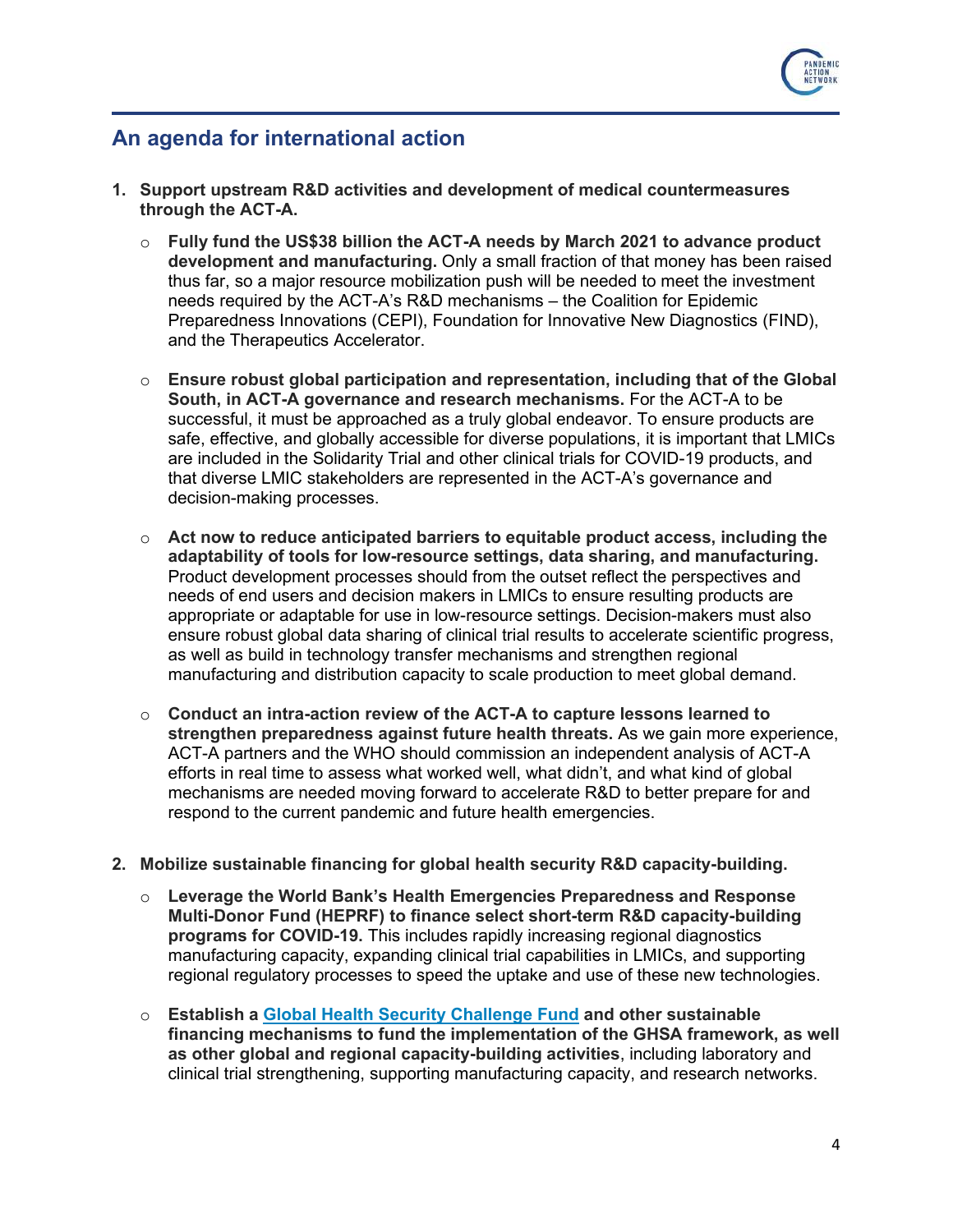

- o **Make R&D investments eligible for financing from the World Bank and other IFIs** and develop mechanisms to provide financing for global R&D for health emergencies, as recommended by the GPMB report. The recent \$12 billion [funding commitment](https://www.worldbank.org/en/news/press-release/2020/10/13/world-bank-approves-12-billion-for-covid-19-vaccines) by the World Bank to support LMICs to purchase and rollout COVID-19 vaccines and tools presents a near-term opportunity to leverage financing from the International Development Association and the International Bank for Reconstruction and Development to begin to bolster countries' own R&D capabilities and to prioritize R&D in future investments.
- **3. Strengthen GHSA through explicit inclusion of R&D in its Action Packages.**
	- o **Expand the scope of the GHSA Workforce Development & Medical Countermeasures Action Package to [incorporate R&D](https://www.ghtcoalition.org/pdf/Revamping-the-GHSA-Workforce-Development-Medical-Countermeasures-Action-Package.pdf) for medical countermeasures.** This will serve as an important blueprint for countries to strengthen their capacity to develop, approve, manufacture, and deploy technologies for health threats.
- **4. Formalize a forward-looking global architecture to strengthen R&D coordination and response.**
	- o **Activate and sustainably finance a global mechanism to proactively coordinate and advance biomedical product development for emerging epidemic-risk threats—addressing the full spectrum of technology needs including diagnostics, therapeutics, vaccines, medical devices, and platform technologies that can pivot to address the next "Disease X".** This could be achieved by creating a new institution or by broadening the mission of an existing mechanism like CEPI whose initial mandate was more narrowly defined, but whose activities rapidly evolved to respond to the range of research, development, and manufacturing needs to quell the COVID-19 pandemic.
	- o **Establish a global governance framework for R&D for health emergencies to set shared priorities for capacity-building and product development and coordinate approaches to facilitate equitable and affordable access to lifesaving tools.** This will ensure that every country has the ability to access and deploy vaccines, therapeutics, diagnostics, and other medical devices to respond to emerging epidemicrisk threats. This could be done through the WHO or a permanent structure coming out of the ACT-A partnership.
	- o **Prioritize R&D strengthening as part of the ongoing IHR implementation and expand the JEEs to include R&D capacity-building for medical countermeasures**. Expanding these tools to include R&D metrics would help countries assess, prioritize, and better plan for strengthening their R&D capabilities.
	- o **Leverage the SDG3 Global Action Plan R&D Accelerator and the Independent Panel for Pandemic Preparedness and Response processes to advance global discussions around R&D bottlenecks and accelerate development of a standing global health R&D framework.** These discussions should address a range of topics including regulatory harmonization, clinical trials, and product demand and should prioritize actions to strengthen R&D as part of the agenda for the UN Global Health Security Summit, as proposed by the GPMB and advocacy groups.